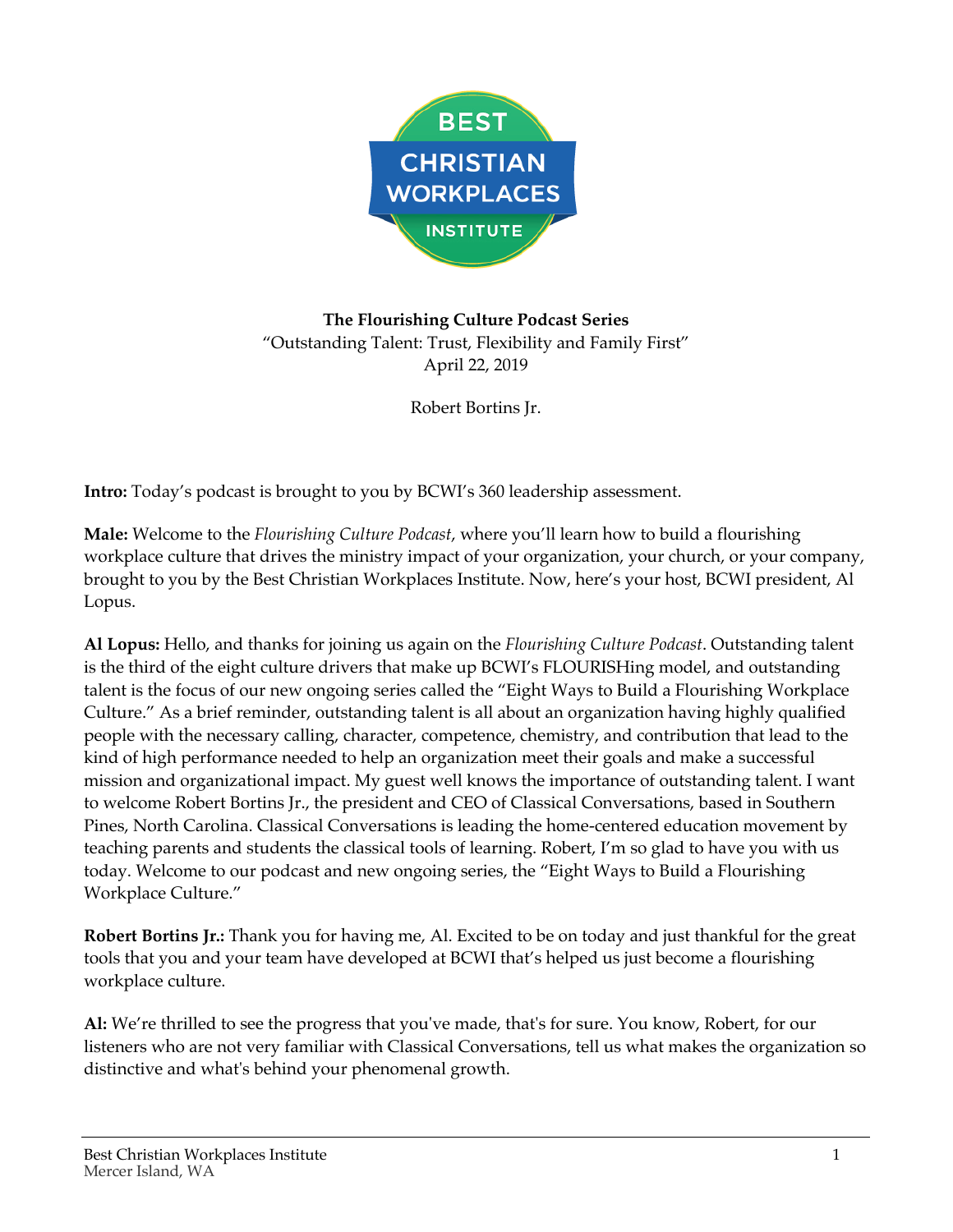**Robert:** Well, thanks, Al. We are an educational company that empowers parents. Everyone else really gives lip service to that idea. They say parents are our focus, and we need parents to be involved for being successful. But we actually put all of our resources into the parents, and that helps them to be prepared to do a great job raising their kids and homeschooling them. And then we make sure that our best customers become our employees, and we have hired and contracted around alignment first, and then we train, train, train as much as we can and using the best resources. Since we put our people first, we bend over backwards to build a positive relationship with those that we interact with.

**Al:** Yeah. Fantastic. Robert, we came to know each other four years ago when you started surveying with us, and you really made a priority of completing the Survey, and the Survey clearly shows your organization's culture is very healthy—in fact, now, flourishing—and you've got almost seven out of 10 of your employees who are, what we considered, engaged in work, which is really great, especially when you consider that's above the average, which is about 50% of employees are engaged, the way we defined it, Christian-led companies like yours. And, of course, no organization is perfect. This prompts me to ask, what did those first Survey results have to say about where your workplace culture was strong and maybe where you needed to improve?

**Robert:** Yeah, Al. The first time you take the Survey, you don't really know what to expect. And, of course, we were happy that we were certified as a Best Christian Workplace. But it also did expose areas where we weren't meeting our own expectations and really had blind spots to that fact and just around a lot of communication and just ways that we could improve and let our employees know what was going on and making sure that they were involved in that process. And so that was really what stuck out to us at that time.

**Al:** Yeah. And what was one of the first action steps that you took to begin to move the needle of your workplace culture from that healthy spot to even a better spot?

**Robert:** Well, we knew that if we were going to take this Survey, we wanted to take it seriously and show our employees that we are listening to them. And so you guys have a great tool in the lowest 10 report, and we identified four of our lowest scores. And we set up a team of supervisors, managers, and even hourly employees from across the different aspects of our organization and gave each of them one quarter to study that issue, that one question, talk to their peers, and then come up with a set of solutions to those, and then present them to the C-level team.

We didn't implement everything all the time, but we implemented what made sense, and we staggered that implementation in and just continued with that communication. And, of course, the great part for us was not only did those four scores up, but so did other related items, other questions that related to those. And, of course, we don't do the Survey to raise our score, but we hope that by listening and learning we can create an environment our team members are excited to work for because that means they'll support our customers with that same enthusiasm.

**Al:** Wow. So, four different teams working on one of the items that were in your bottom 10, and not only did those four go up, but several others did that were related to them. That's a great story, and it shows intentional impact, and where you work on something, you actually see the results. Yeah. That's fantastic.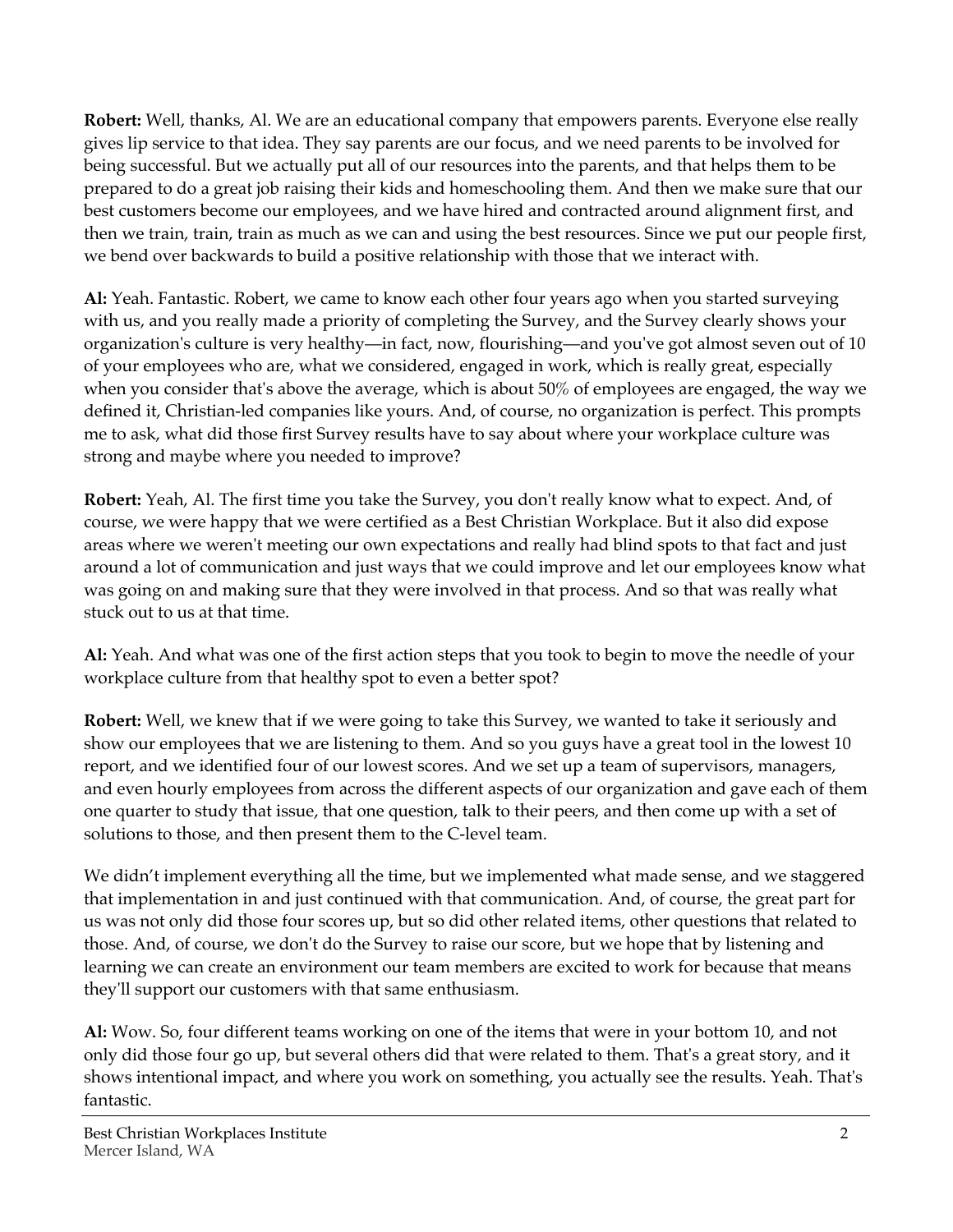## **Robert:** Amazing.

**Al:** Helpful in that regard, isn't it, right?

Well, you know, what you've just shared speaks to the four pillars of outstanding talent, which are attracting, retaining, rewarding, and promoting the kind of people that you need to fulfill your mission and improve the health of the culture. Let's talk about each one of these, but let's start with attracting outstanding talent. What have you done to recruit and hire some of your most highly capable people? Numbers-wise, your staff has grown significantly in the past couple of years. What are some of the specific processes that you put in place to ensure that you're hiring only outstanding talent?

**Robert:** Yeah, so I think it starts with alignment, and we have a great team, and so we try to recruit from our customer base. And so I think the first thing any organization needs to do is, where is the talent that they want to recruit for alignment? And for us, we are lucky that it's our customer base, but just trying to understand where that is and then going to those people. And so we know that people that have chosen Classical Conversations for their family have alignment with our organization. We know they have a passion for education, a passion for children. And if they're our customers, they know that if they're successful here, they're going to make their own family's lives better.

We also made sure that we're reading good materials and implementing it. So one of the books we read is *Who: The A Method for Hiring*, and so we tried to implement some of those ideas into our processes. So just because you might be one of our customers does not necessarily mean that you'll be the best person to hire. And, of course, we hire outside of our customer base as well. We are wanting to make sure that they've got alignment. And if you get the right person in the seat, everyone's lives is better because hiring the wrong person, even if it expedites the process, is not going to be good for you. It's not good for the person you're hiring either. And so it's not going to be good for your organization long term. So just the term hire slowly and just make sure you're hiring the right person.

And, of course, advertising that we are a Best Christian Workplace company and saying that we're flourishing just lets people know that we'll not just talk the talk but we walk the walk.

**Al:** And does that help you in your recruiting process?

## **Robert:** Yeah. It has.

**Al:** Your Survey results reveal that your employees believe Classical Conversations is doing a really good job of retaining your highly capable people. Our research shows that retaining highly capable people is really critical and important to building employee engagement. What approaches have you found helpful to retain your outstanding talent?

**Robert:** Yeah. I think trust, flexibility, allowing them to put their family first, so knowing their needs, and then just continuing to invest in them. So we trust our members, our team members, to do a good job and do it on time. And since we trust them, we can give them flexibility when appropriate to take care of life because life happens to all of us. And sitting at your desk, being distracted by what's going on at home or with a family member isn't going to be beneficial to you, it's not going to be beneficial to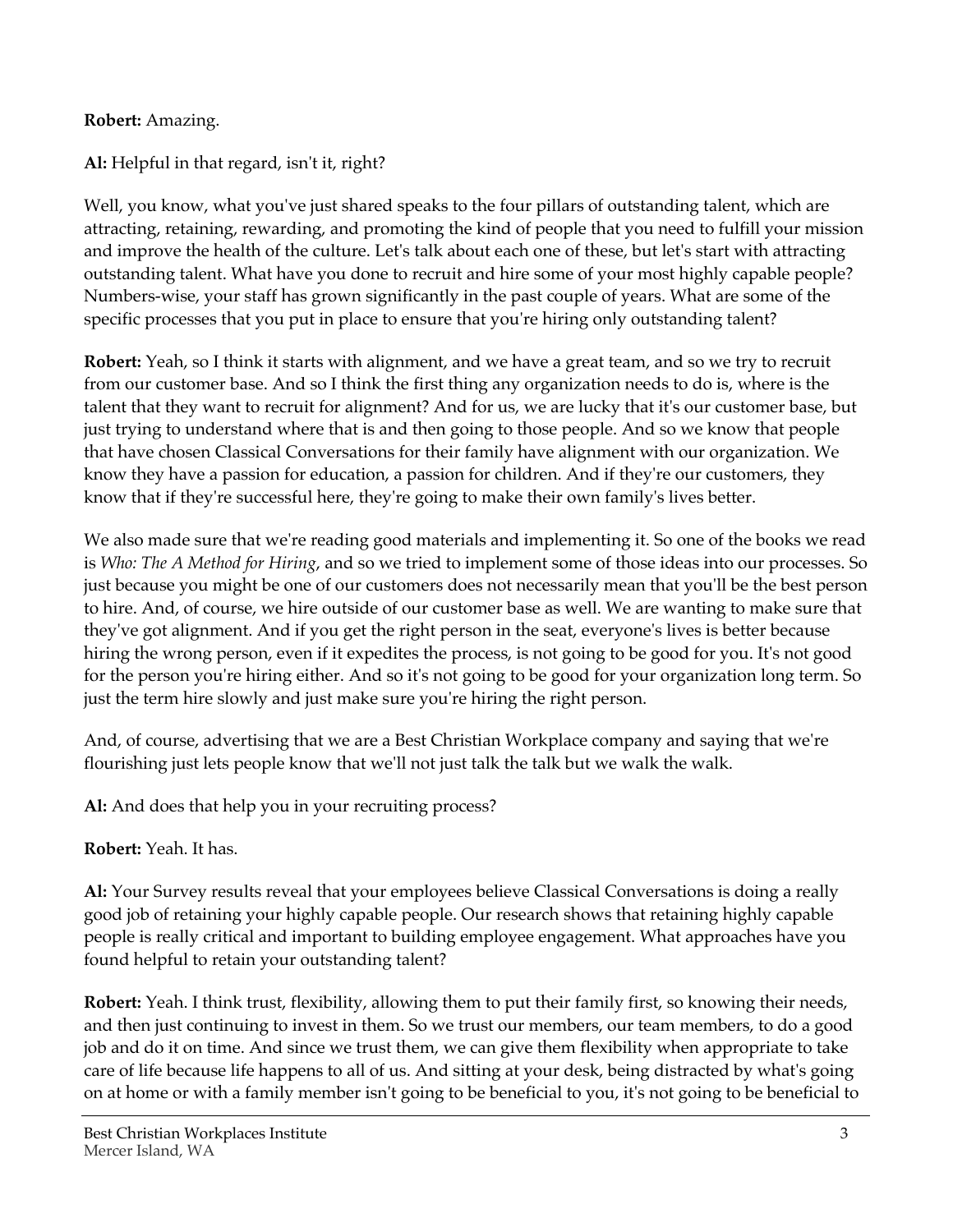them. And so if you need to go home and work, or come in late, or leave early to take care of life, then go ahead and do that. Just get your work done.

And so our employees, our team members, really appreciate our trust, and guess what? They usually give back way more than they take because they know that they can take care of what they need, and then that allows them to take care of our organization and our customers. And, of course, we are a family company and want our employees to be with their families, and so we work together to have suitable work arrangements so that they can make sure that they're hitting those life milestones with their children that they need to.

**Al:** Wow. Trust, flexibility, and family first. Those are three great themes or values when you talk about retention.

You know, as we talk about these four areas, the next one is about employees feeling like they're rewarded. Tell us about how some of the programs you've put in place ensure your top performers are being rewarded.

**Robert:** The main thing that we've implemented, and it's for everyone, is a generous pay for performance program that's based on company profitability and an individual scorecard. And so our employees this year can earn 25.5% of their base salary in bonus compensation. And so this is a person who might be picking books in the warehouse or even our C-level team members. So if the company is successful, and they're performing, then they get rewarded. And it really helps us with alignment around organizational goals as well.

**Al:** It really does help communicate what those goals are, doesn't it, when there's a little reward on the other side of it. That's really generous, that 25% of salary, regardless of level, is what you're saying.

I trust you're enjoying our podcast today. We'll be right back after an important word for leaders.

**Female:** Discover your key strengths as a leader, and identify your greatest development opportunities. It's yours with the 360 leadership assessment by the Best Christian Workplaces Institute.

Gain a true, accurate measure of your own leadership from a biblical worldview. Join the more than 1,000 leaders and their colleagues now putting their 360 insights and lessons to work every day. You'll receive a comprehensive 40-page report, development guide, and coaching session that will help you reinvigorate and transform your leadership for good. Start today by calling 206-230-8111. Or visit us at bcwinstitute.org. The Best Christian Workplaces's 360 leadership assessment. It's your first important step to transforming your leadership effectiveness.

**Al:** And now back to today's special guest.

Yeah. So, when it comes to compensation—this is a fascinating topic—many leaders feel like they need to be "fair,"and they interpret that sometimes as treating everybody the same, including giving everyone the same pay raise. What's your view on that, Robert?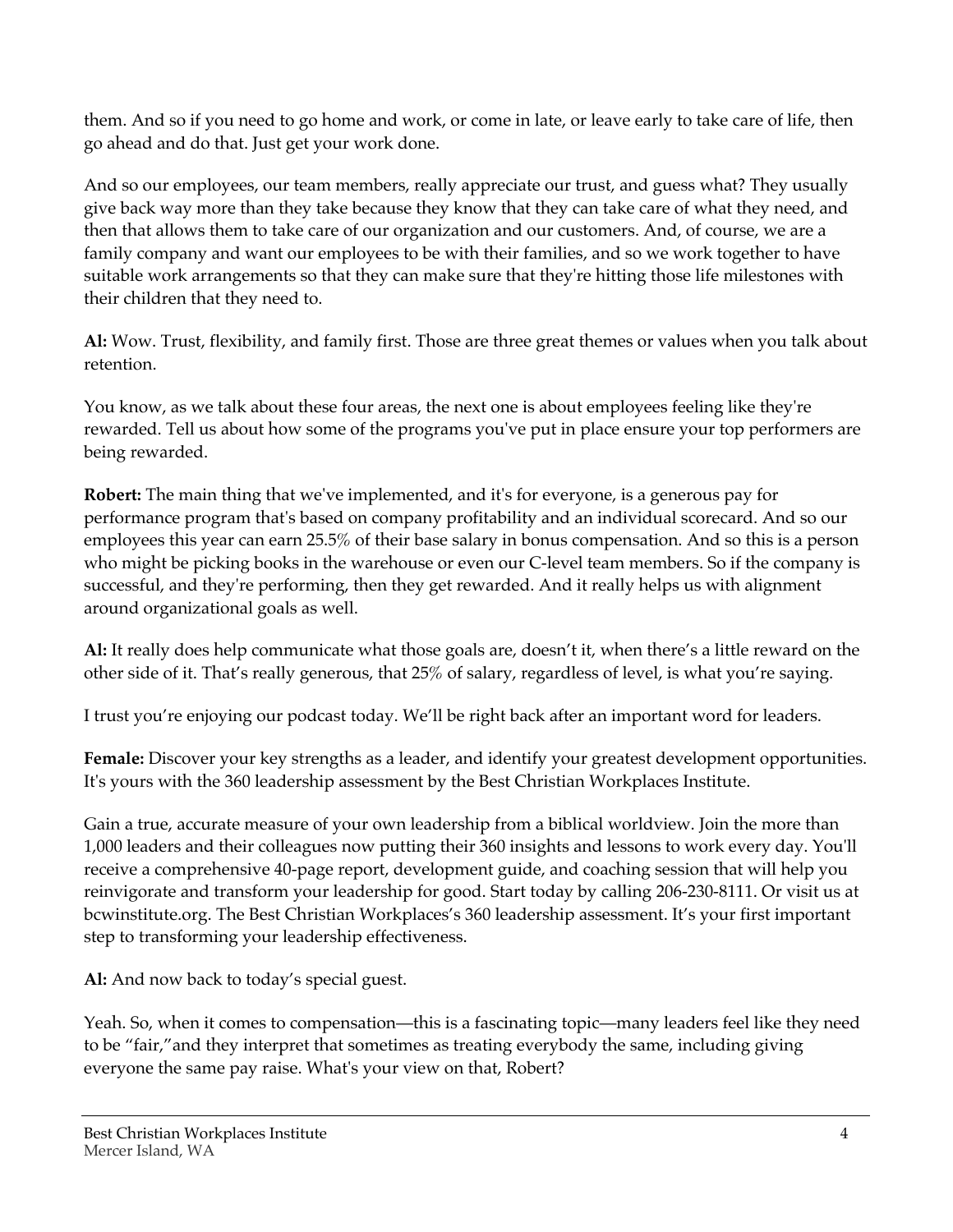**Robert:** We don't give annual pay raises, Al. Just because the calendar changed over doesn't mean you're entitled to a raise. That's not a very good mentality for anyone. We have for five years in a row raised the pay for performance threshold. So when we started it, it was at nine percent of base. So typically you think most people maybe give two to three percent a year, so that first year, you could earn up to nine percent. And since then, we've raised it four or five percent a year. So we do give raises if you get more responsibility, if your job changes, or if the job market changes. So maybe the I.T. department's now more in demand, and you need to make it to market rates; we'll make those adjustments as needed. But we don't do an annual pay increase.

**Al:** So, it's not giving everybody the same. It's based on their performance. You mentioned, also, individual scorecards. So that comes into play, doesn't it, on these pay increases?

**Robert:** Yeah. So the scorecards are a big part of the percent bonus that they can make. So the good scorecard is going to allow the top 10% to achieve it 90% of the time. And so, obviously, you need to base a scorecard around the job, and that doesn't mean the top 10% of—if it's a \$10 an hour job, it's the top 10% of people that you can hire at that rate. You know, it it's \$100,00, at that type of rate, obviously. So you got to make sure that it's aligned in that manner as well.

**Al:** So, individual scorecards for each key role. Yeah.

One of your employees made good use of the opportunity to share candid feedback, which is also anonymous in our Engagement Survey, and she or he mentions they particularly like Spirit Week at Classical Conversations. What happens—I mean, that caught my attention—what happens during Spirit Week, and how has it really helped boost the health of your culture?

**Robert:** Yeah. Spirit Week is a fun week where we're all encouraged, including our customers and employees, to share their Classical Conversations spirit. So we make a lot of fun videos and release them on social media, and we encourage everyone to wear themed costumes around the office each day. So one day might be Superhero Day and another day might be Pajama Day, and those type of things. And, of course, we also have merchandise for people to buy online as well around that. But it's just a lot of fun to see everyone's costumes and put together some fun videos and just encourage everyone just to kind of let loose. And it's a great team bonding as well.

**Al:** Yeah. That's a great way of retaining your staff, where they have fun at work at the Spirit Week. Well, I wonder if our listeners would find that helpful for their own organization. And you're including your customers in this as well as your staff. I thought that was interesting, too.

**Robert:** We like to think we have some of the best customers in the world, and we know that when we're excited about something, they get excited about it. And so if we can connect with them in that manner, then that just solidifies our relationship in even a different manner.

**Al:** Yeah. That's fantastic.

You know, another employee, speaking of employee comments, commented how your leadership treats employees with respect. And that was a theme that came back over and over again. And the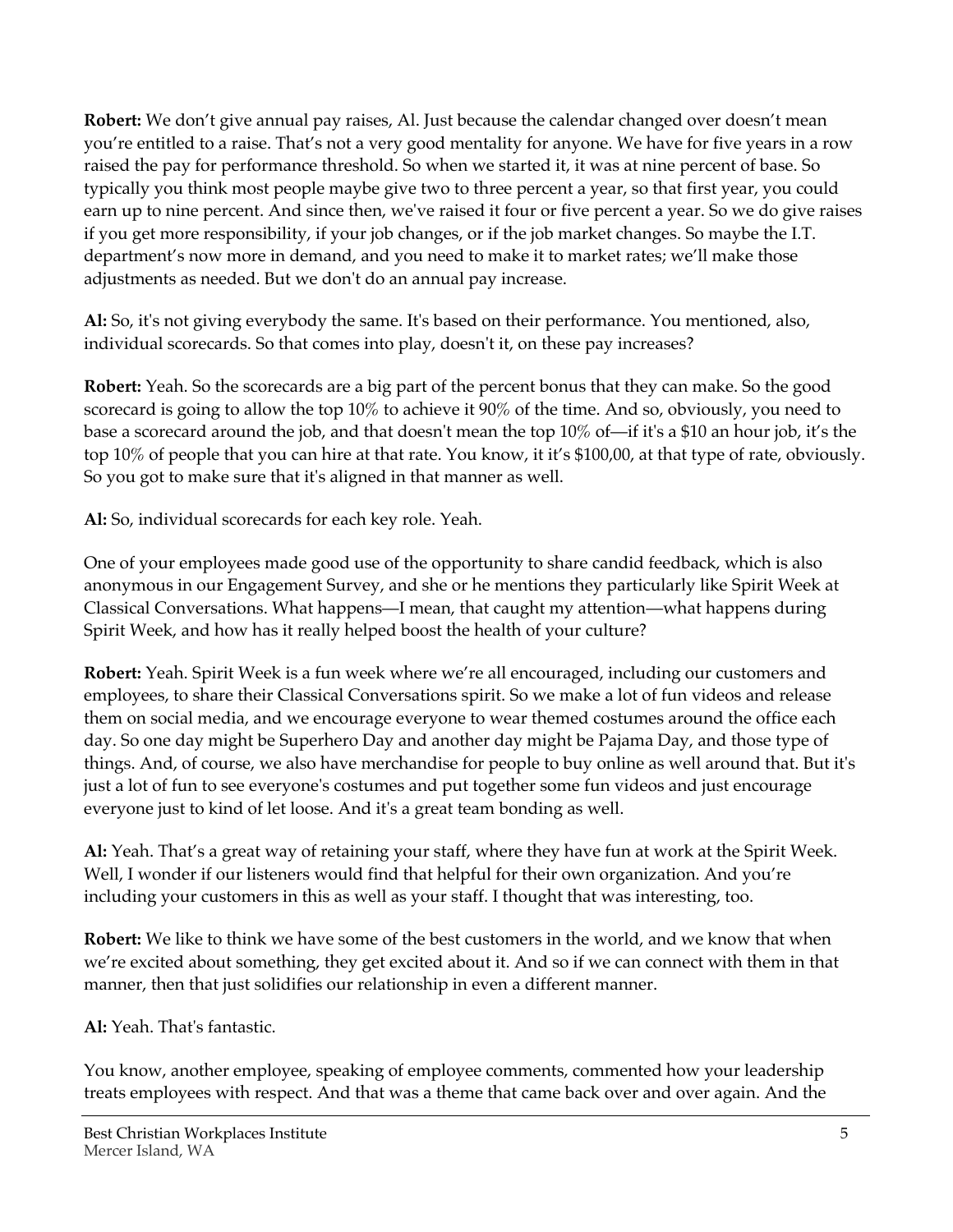person said that when voices are raised, it's about joy and celebrations, not anger or finger pointing. These are intentional behaviors that come from a leader's heart, to be joyful, to celebrate. Tell us about the link between employees who feel respected and how you're able to retain reward and promote highly capable people.

**Robert:** Yeah. I think we've all heard that people don't leave companies, that they leave managers. And so we believe everyone is a soul to be nurtured, that we're all brothers and sisters in Christ, or people that we want to be brothers and sisters in Christ. And so we aren't always perfect. We mess up every day, but I think part of that respect is admitting when we are wrong as well. And so respect is a big part of all of our lives. You want to be respected, and so we want to treat others how we want to be treated. So I think that's a big part of being successful.

**Al:** Yeah. I wonder where that came from, that treat others the way you'd like to be treated. There's a concept. I love it.

At the Best Christian Workplaces Institute, we believe a healthy culture is a true and worthy end in itself, and we also believe that a healthy-to-flourishing culture leads to organizational growth and greater organizational impact, or in some cases, ministry impact. In your mind, how has the flourishing health of your workplace culture contributed to the educational and life impact of your students and their families?

**Robert:** Well, we feel our customers are some of the best and brightest in the world, and so we have to keep up with all those amazing homeschool moms and dads. And humans learn through imitation, and so if we aren't living out our core values on a daily basis, then we're not going to be able to serve our customers. And our customers trust us, and they know that we are on their side and going to be for them. Again, not always perfect, but we want to do what is right. And so I think by emulating that at the office and we have that high trust between individuals here, that helps us give confidence to our customers that they can have high trust in us. And the more we have trust in each other, then the freer we can be, the more open we can be, and, of course, that's going to allow us to be better at ministry work and continue to reach more people.

**Al:** It's a great growth strategy. And in your work as CEO, what's one way that you've been personally challenged and inspired to grow as a leader? I mean, that's a big topic for all of our listeners.

**Robert:** Well, probably like most CEOs or owners of small businesses, I didn't know what I was doing. And so when I took over leading Classical Conversations from my mom, I knew success required lifelong learning. And so that's really what I dove into is just always trying to be continuing learning, listening to great podcasts such as this, reading great books, joining C12. And so I think challenging myself not to live up to the status quo, not to live on our laurels, but to continue to get better to understand how to reach more people.

And really for us at the moment, what my biggest challenge is is we are expanding internationally. So we have just launched in Brazil. So now I've got to figure out how to really talk about these core values that we have in America to people that don't even speak our language and help them to educate the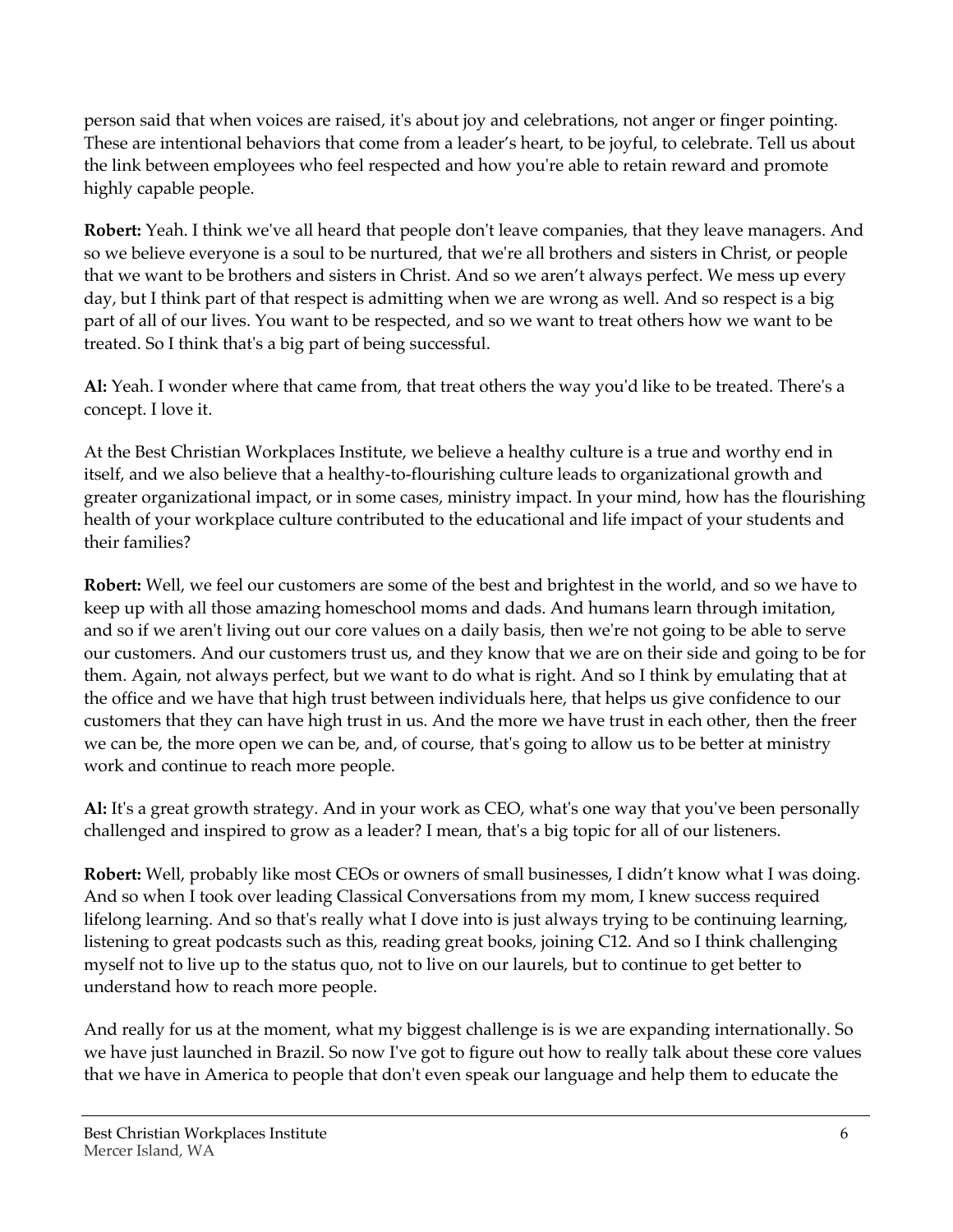children. So that's our newest challenge, and we're just so grateful God's brought us that opportunity to grow internationally.

**Al:** Well, there's a lifelong learning opportunity right there. Yeah. Good for you.

You know, before we go, Robert, I want to be sure to mention that you're involved in C12. You've mentioned it just a minute ago. You know, C12 is the largest network of Christian CEO peer advisory groups in the U.S. How is your C12 involvement reminded you of why outstanding talent matters so much in an organization?

**Robert:** Well, if you're a Christian business owner and you're not in C12, you are missing out on your best days. And in my C12 meetings I say, if you're in C12 and you're not doing the Best Christian Workplace Survey every year, you're missing out on your best days. And so I think every month we are reminded in our peer group that we are servants of Christ and that we are stewards of these businesses while we're here to the glory of His Kingdom. And they give us the tools not to only make our business better but also to live out our Christian values in the workplace. And I think our employees are proud that I'm in C12. I communicate the impact it's having on me and how it's impacting our organization and benefiting them. And I think it gives them confidence that the best is yet to come.

**Al:** I love that. That's great. Great, hope-filled vision: the best is yet to come.

Robert, gosh, I've really enjoyed what we've learned today. You know, the way you've talked about the way you attract people, and your unique sourcing method of focusing on your best customers that are aligned and who are passionate, parents who really care about children, and how you really focus on hiring the right person, and you're patient in actually doing that, and how your retention strategy around the three key words—trust, flexibility, and family first—is important, and the way you reward your top talent through pay for performance and a couple of different methods. Those are great insights, and I encourage our leaders who are listening to think about the way you're doing that in your organization.

You know, Robert, given all that you've experienced in your ongoing transformation and greater health of your culture, give us one final thought that you'd like to leave with ministry leaders and also Christian-led businesses.

**Robert:** Yeah, that's good. I think one of the things we say here is a good ministry is a good business, and a good business is a good ministry. And we are all about our Father's business during our time here on Earth, and those in ministry who reinforce that with their words, policies, and actions will see tremendous growth. But, sadly, I see many ministries and organizations reinforcing the idea, mostly unintentionally, that you're only Christian when you're within the confines of the church walls. So I really encourage everyone to consider, the actions that they're putting in place, does it reinforce the idea that you're only Christian inside your church, or does it reinforce the idea you're Christian 24/7, 365?